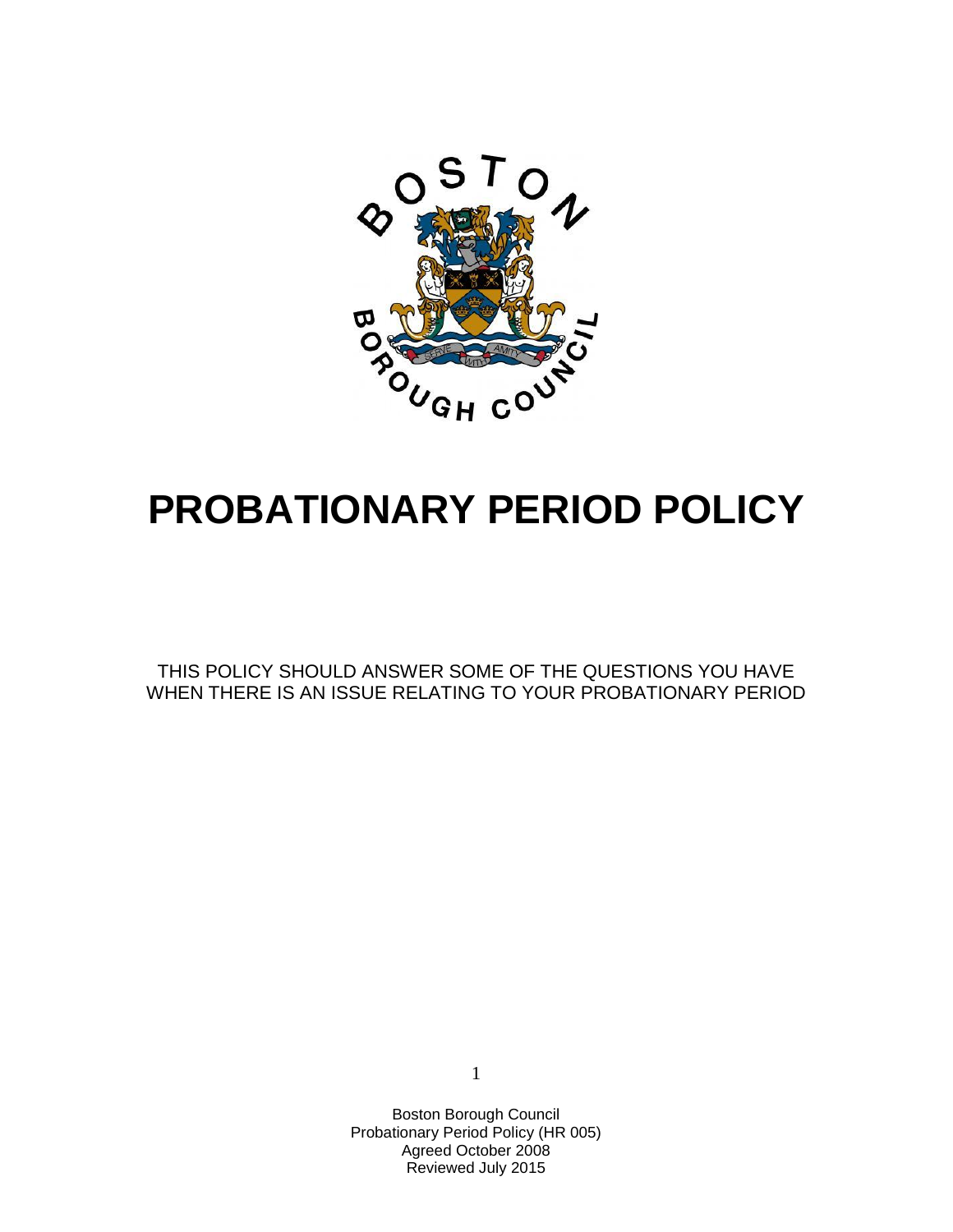## **Table of Contents**

- 1. What is a probation period?
- 2. How long is a probation period?
- 3. Who does it apply to?
- 4. Does probation apply after promotion or transfer?
- 5. Can I join the Pension scheme whilst on probation?
- 6. How do I know what is expected of me?
- 7. How does probation link to my pay?
- 8. How does being on probation affect my employment rights such as sick pay?
- 9. How often will I be reviewed during probation?

10. What meetings will be held if there are concerns over my ability during my probation?

- 11. Is representation allowed?
- 12. Can my probation period be extended?
- 13. How many times can my probation period be extended?
- 14. When will I know if my probation is satisfactory?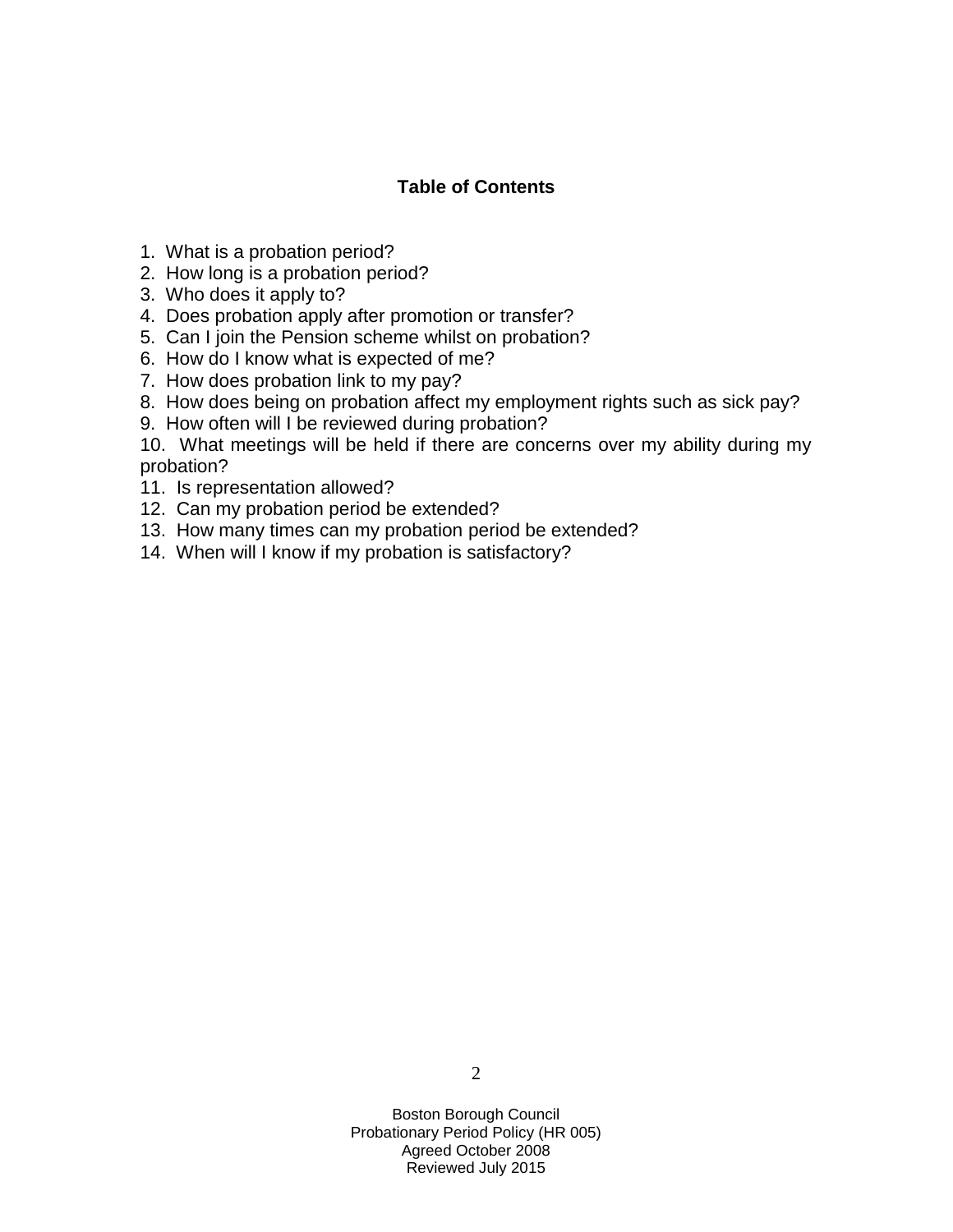# **1. What is a probation period?**

The main purpose of a probation period is to provide a period of time whereby a new employee establishes by conduct, performance and attendance, fitness for a permanent appointment in that particular post.

## **2. How long is a probation period?**

The length of the probation period will be outlined in your contract of employment. This is usually 6 months, but may be extended by a maximum of 3 months if any issues arise during the first 6 months.

## **3. Who does it apply to?**

Every new entrant to the Council's service will be subject to a probationary period except those joining the Council with confirmed continuous local government service.

## **4. Does probation apply after promotion or transfer?**

Existing members of staff who are promoted, re-graded or transferred within the Council or another Authority with continuous service will not normally be subject to a formal probation period unless their initial probation period is not yet completed. In this case, the probation period will be carried over to the new contract and the appointment will not be confirmed until the original period has been successfully completed.

#### **5. Can I join the Pension scheme whilst on probation?**

Yes you can. Please complete the paperwork sent with your offer letter.

#### **6. How do I know what is expected of me?**

Prior to commencing your employment, you will have been given a job description and person specification. Within the first month of employment your Line Manager will ensure they have met with you to discuss expectations and targets with you, identify any training needs and set a work plan. You are also required to adhere to the Councils policies on behavior and conduct.

# **7. How does probation link to my pay?**

3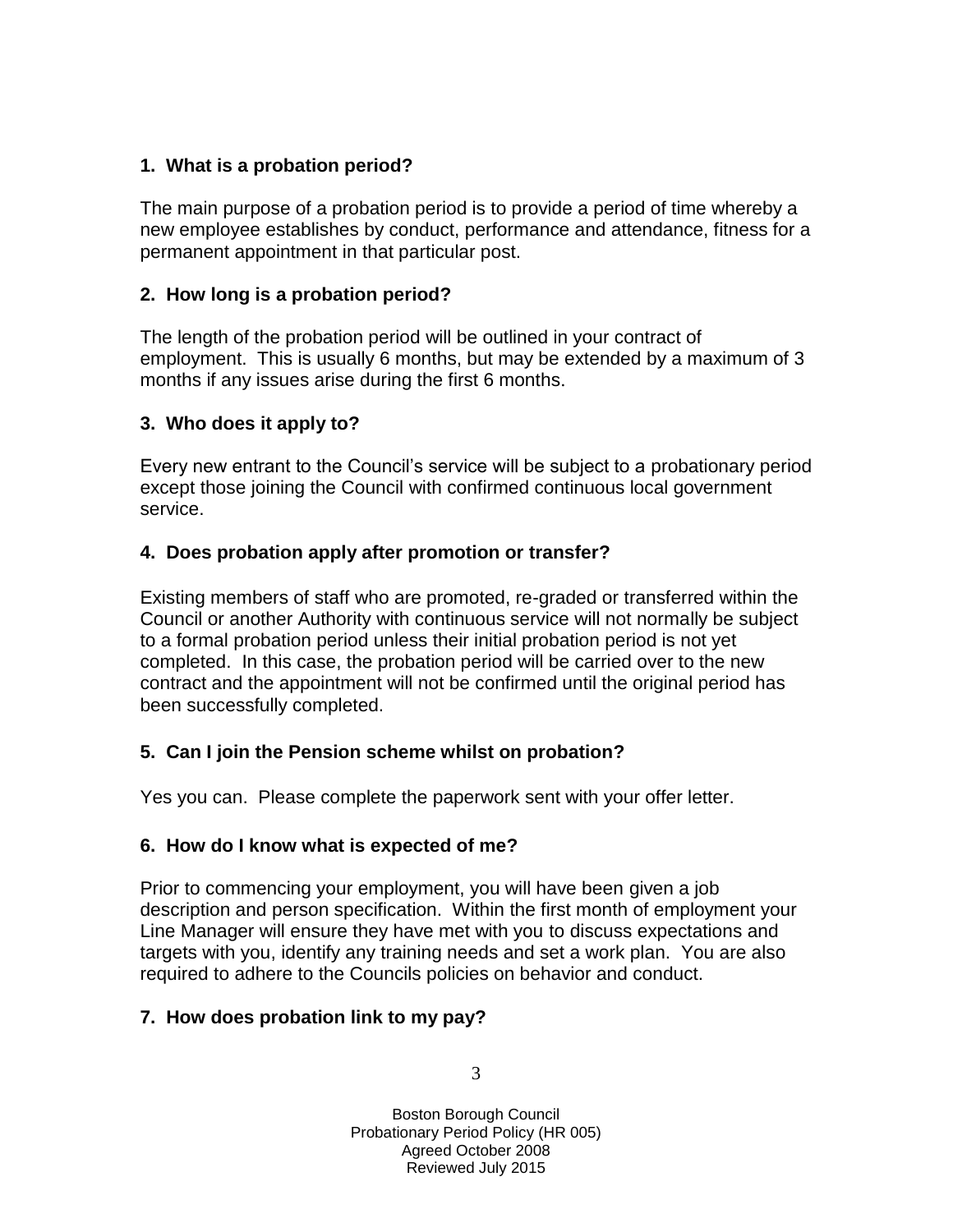Pay is linked to the experience you bring to the role. Your pay will be decided on that factor, not whether or not you are undertaking a probationary period.

## **8. How does being on probation affect my employment rights such as sick pay?**

Your statutory entitlements are not affected by any probationary period. Entitlement to sick pay is linked to length of service. Please refer to the Sickness Absence Policy.

# **9. How often will I be reviewed during probation?**

If your manager has any cause for concern over your work, attitude, attendance record etc they will hold an informal meeting with you at the time they become aware of the concerns and will discuss the relevant areas with you.

Formal reviews will be held at approximately months 3 and 5 of your service. People Services will send your line manager a report which your manager will discuss with you and complete. Should your probation be extended then the timing of further reviews will be agreed with you, and noted on the report. Once completed you will be asked to sign it to agree it is an accurate record of the discussion.

#### **10. What meetings will be held if there are concerns over my ability during my probation?**

Where cause for concern arises, there is a formal 3 stage procedure which will be followed. However, concerns will be discussed informally when they arise so they are dealt with in a timely manner. The 3 stage procedure may not be followed where there are circumstances which may warrant review and dismissal at an earlier stage and where it is clearly apparent that improvement is unlikely e.g. a number of performance related issues in a short period of time, particularly early on in the probationary period.

#### Stage 1:

You have a meeting with your line manager to discuss your probationary period and any issues which are causing concern. This is a 2 way discussion, the aim of which is to assist you in achieving the required standards. The meeting will follow a set format where your manager will:

- discuss any problems identified;
- explain what aspect of your work is not considered satisfactory;

4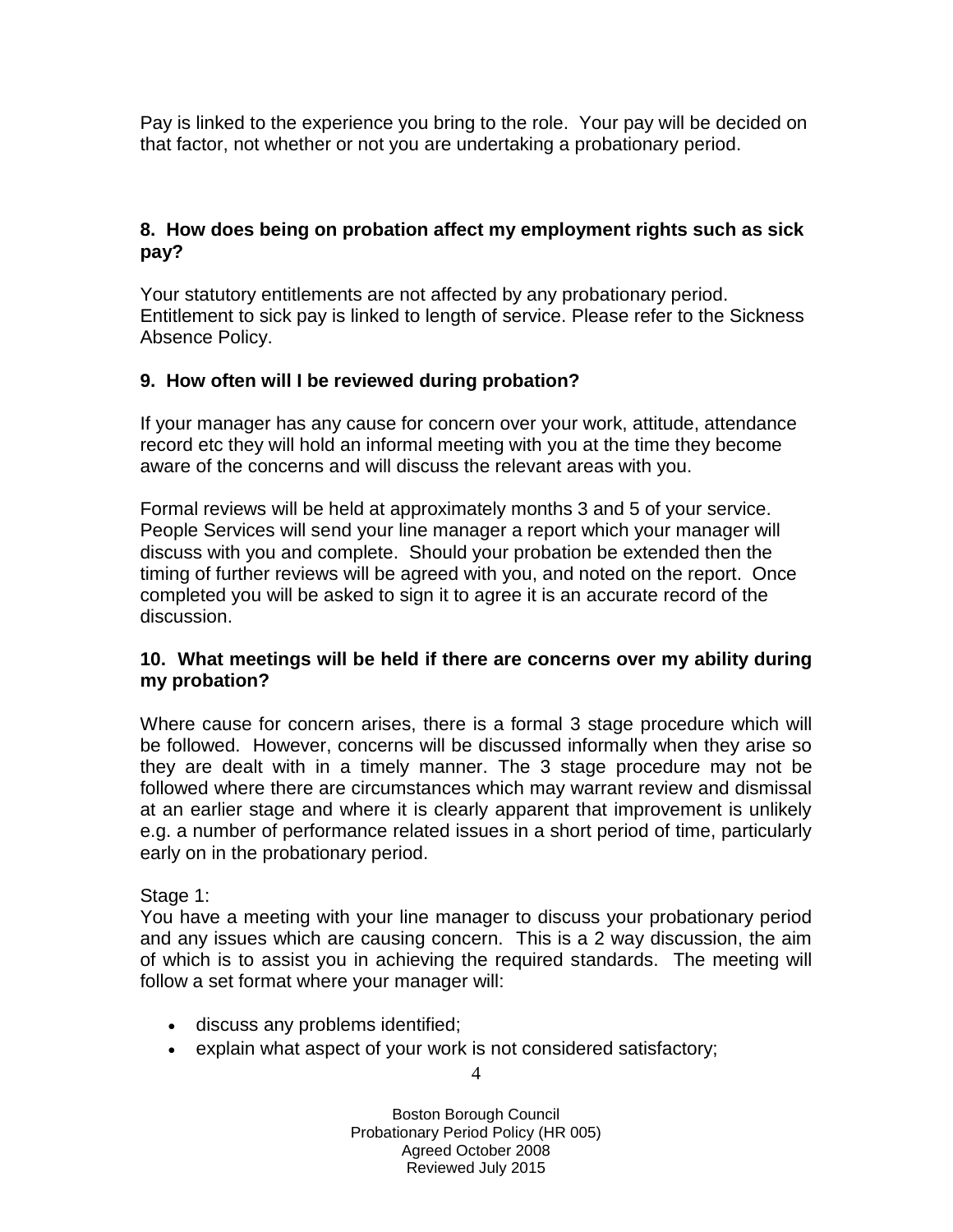- explain which objectives/standards you have not met and the shortfall between standards and timescales expected of you and those achieved;
- what remedial guidance and training will be provided;
- give clear, early warnings of what may happen if you do not meet the required standards;
- give unambiguous indication of any necessary improvements;
- agree a course of remedial action and timescales;
- agree a time scale for a further review. This is normally 4 weeks.
- record the outcome of the meeting in writing and give a copy to you, including action points, timescales agreed and consequences of failure to improve. This letter will also explain the consequences of failure to improve, which are a further meeting, warning and ultimately dismissal.

## Stage 2:

This meeting will be the review scheduled in Stage 1 and will either:

a. Advise you that you have improved and that subject to satisfactory performance during the remainder of your probationary period your permanent employment will be confirmed.

#### **or**

b. If the required improvement has not been recorded your Line Manager will discuss with you your continued problems, you will be given every opportunity to state your case. Unless there are exceptional circumstances to be considered then you will face dismissal with due notice. If the decision to dismiss is taken you will have the right of appeal against this decision. You will receive a letter within 7 calendar days confirming the action taken and detailing your right of appeal. This will only be the outcome after every effort has been made to assist you in achieving the targets set.

Stage 3:

Appeal. You have the right of appeal against any decision to dismiss you, as detailed in Stage 2. Please refer to the Appeals procedure (HR 006) for details.

# **11. Is representation allowed?**

An employee subject to a probationary period has the right to be represented/accompanied at all formal stages of the procedure by a trade union representative or fellow Boston Borough Council employee chosen by the employee, and can include companions from trade unions recognised by Boston Borough Council. Where an employee has learning difficulties or mental health issues, it is important that the manager encourages the employee to arrange suitable representation.

5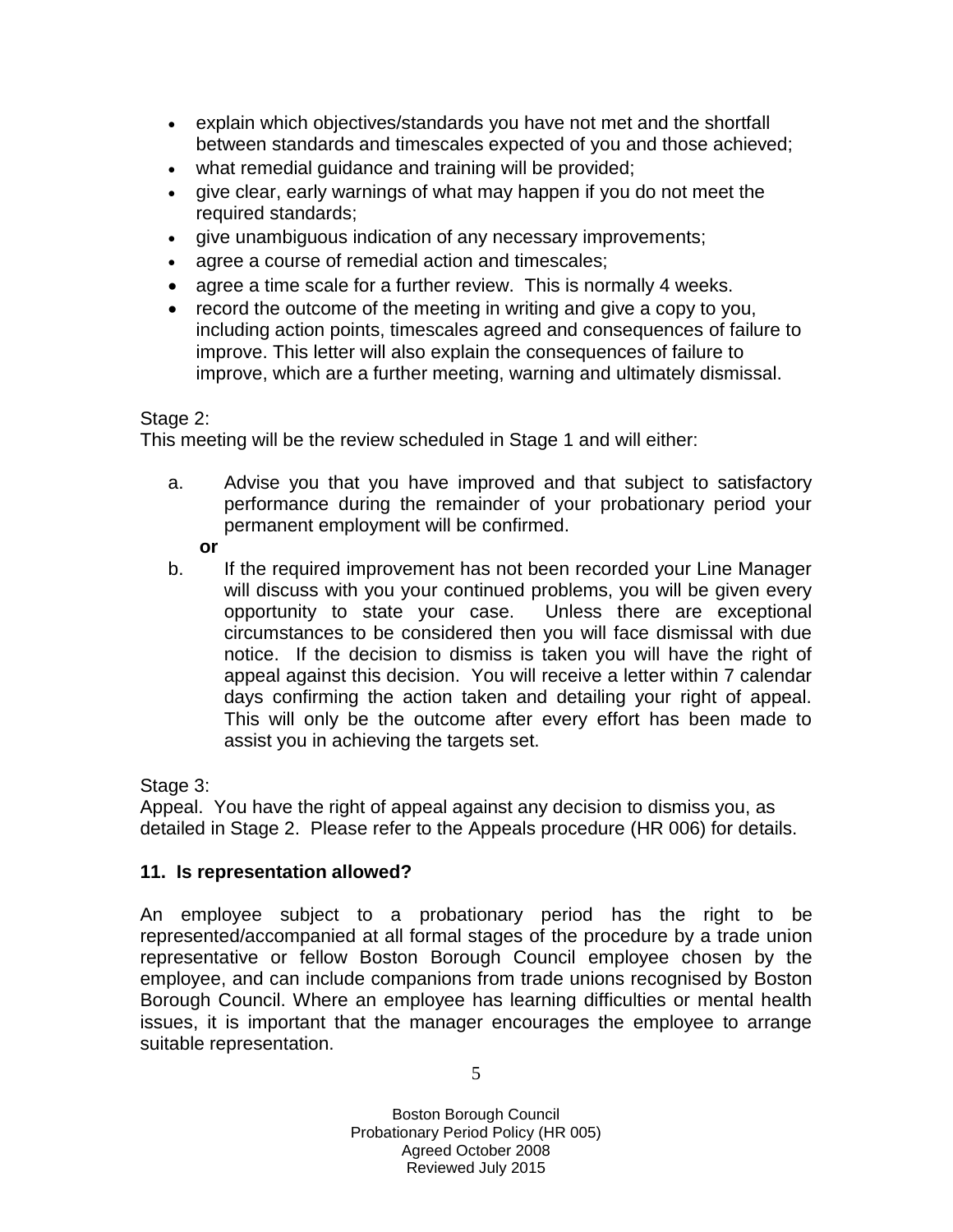The role of the representative is to:

- address the hearing but not to answer questions on the employees' behalf;
- confer with the employee during the hearing;
- ask questions (of the employer and employee) at the hearing;
- participate as fully as possible at the hearing;
- confer privately with the employee.

## **12. Can my probation period be extended?**

Boston Borough Council reserves the right to extend the probation period for the following reasons:

- If you have not performed to the expected standards but there is evidence that your performance is likely to improve given the extra time.
- If, due to your sickness or other authorised absence, it has not been possible to adequately assess your performance. Your probation period will not normally be extended if the period of absence relates to a disability or maternity leave. In this regard, due regard will be taken of the Councils obligations under the Disability Discrimination Act and Maternity provisions within the Sex Discrimination Act. This does not preclude the Council from taking action within the relevant legislation.

Your manager will only consider an extension to your probationary period when it becomes clear that you are unlikely to meet the required standards within the six month timescale. Any extension of the probation period will not exceed three months.

#### **13. How many times can my probation period be extended?**

Your manager will only extend your probation period once. They will decide at that time the length of extension necessary to achieve any required improvement, but this will not exceed 3 months.

# **14. When will I know if my probation is satisfactory?**

At month 5 of your probation period or during the last month of any extension to your probation period your manager will hold a review meeting with you. If your performance, conduct, timekeeping and attendance are satisfactory and fully

6